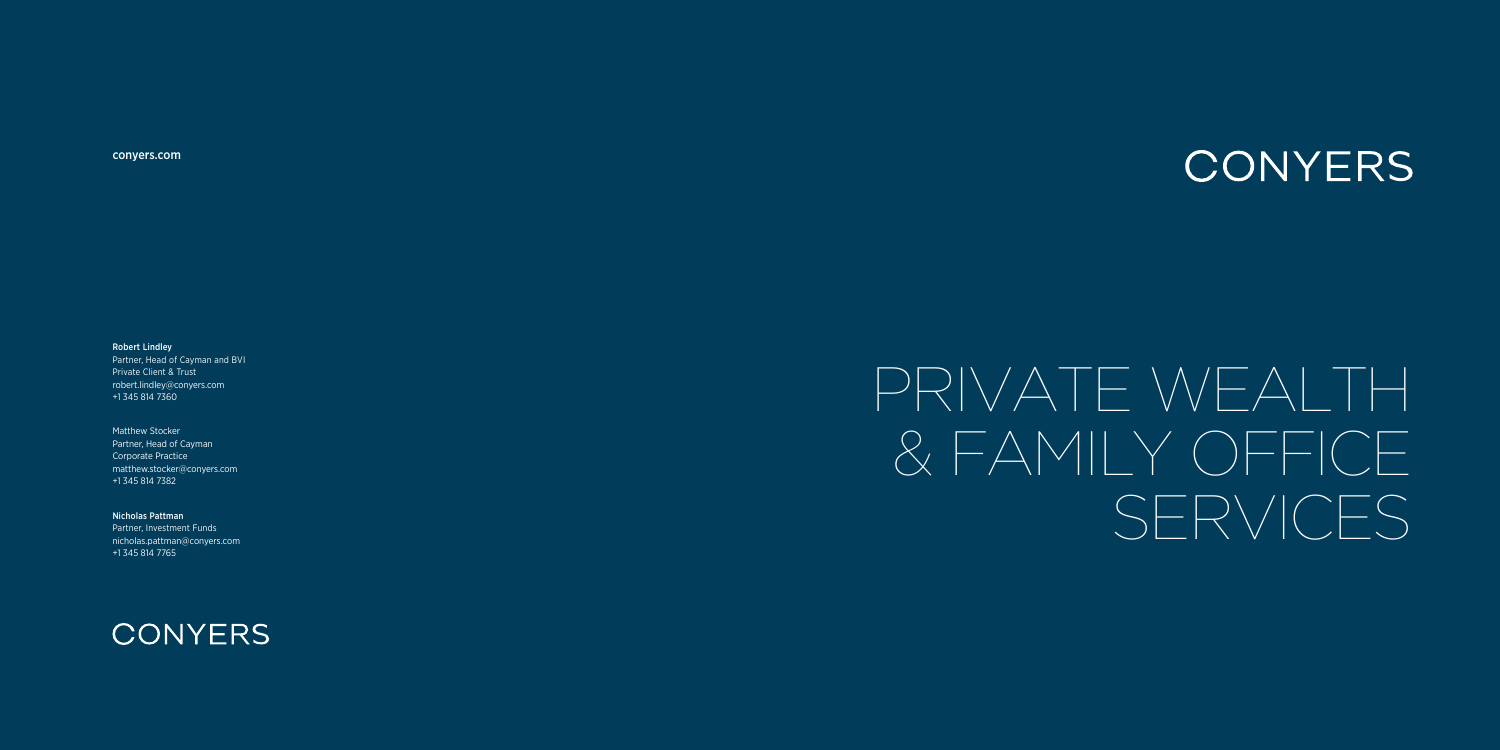



NO TWO FAMILIES ARE ALIKE SO THEIR FAMILY OFFICE AND PRIVATE WEALTH SERVICES SHOULD BE EQUALLY BESPOKE. CONYERS OFFERS OUR CLIENTS A TEAM OF PROFESSIONALS DRAWN FROM VARIOUS AREAS OF OUR PRACTICE TO BEST-SERVICE THE UNIQUE NEEDS OF EACH CLIENT.

Conyers Cayman Private Client and Trust team has a long established reputation for providing intelligent and innovative trust and wealth management advice to some of the world's wealthiest clients.

Our private client attorneys regularly advise on the creation of offshore trusts for international clients with a focus on succession planning and dynastic trust creation designed to preserve a family's wealth over generations. We also have extensive experience in assisting individuals and families in creating structures to further their philanthropic endeavours, with the establishment of charitable trusts and foundations.

Additionally, Conyers has an experienced trust litigation team and has represented trustees, executors, and beneficiaries globally on a range of contentious trust matters.

## PRIVATE CLIENT & TRUST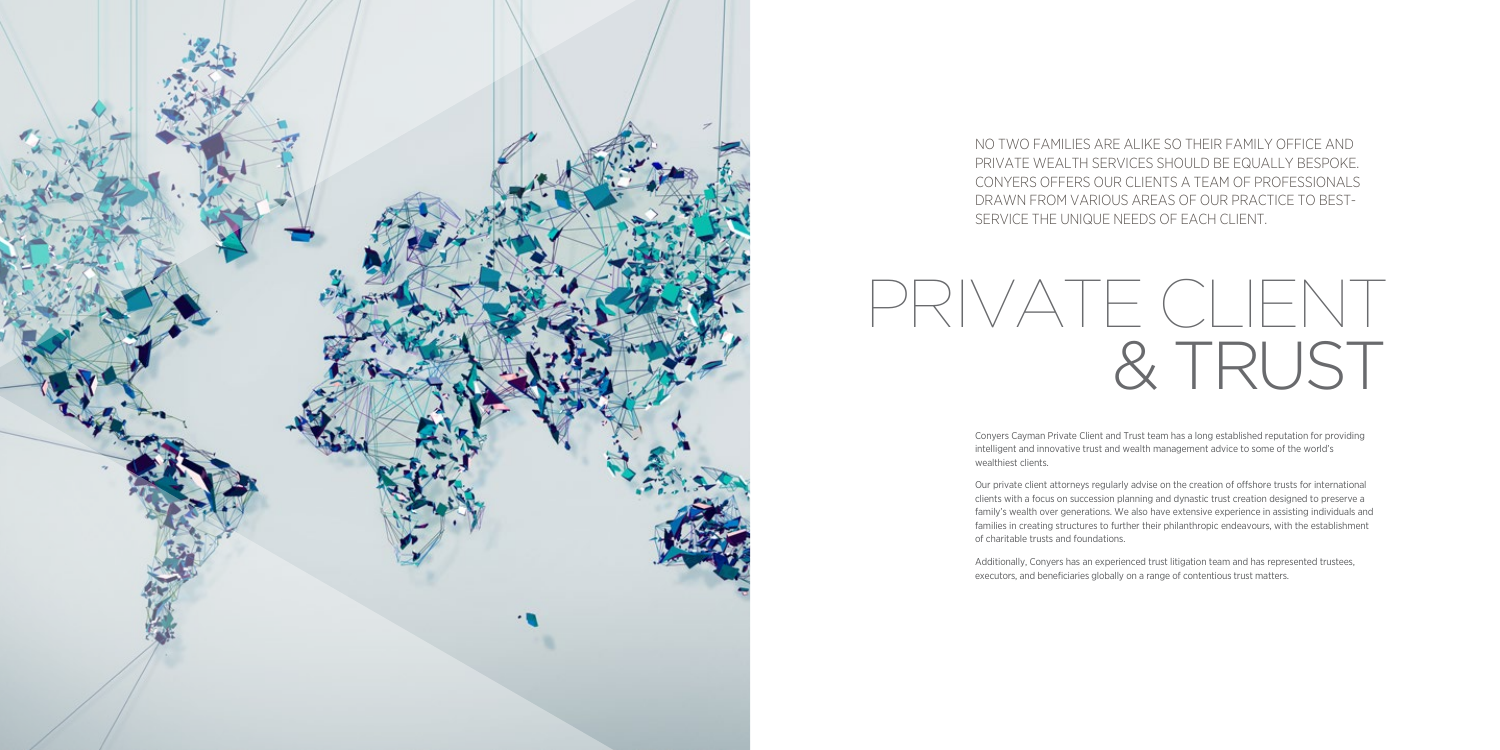Our private client and offshore corporate and finance legal attorneys work together as a dedicated team to support our clients in the day-to-day administration of the structures that support the family's wealth.

We can provide a full suite of legal services to make the process of setting up a Family Office or acquiring residency, as smooth as possible. We pride ourselves on communication, responsiveness, efficiency and dependability and we fully respect the need for strict confidentiality of our clients' affairs.



# FAMILY OFFICE SERVICES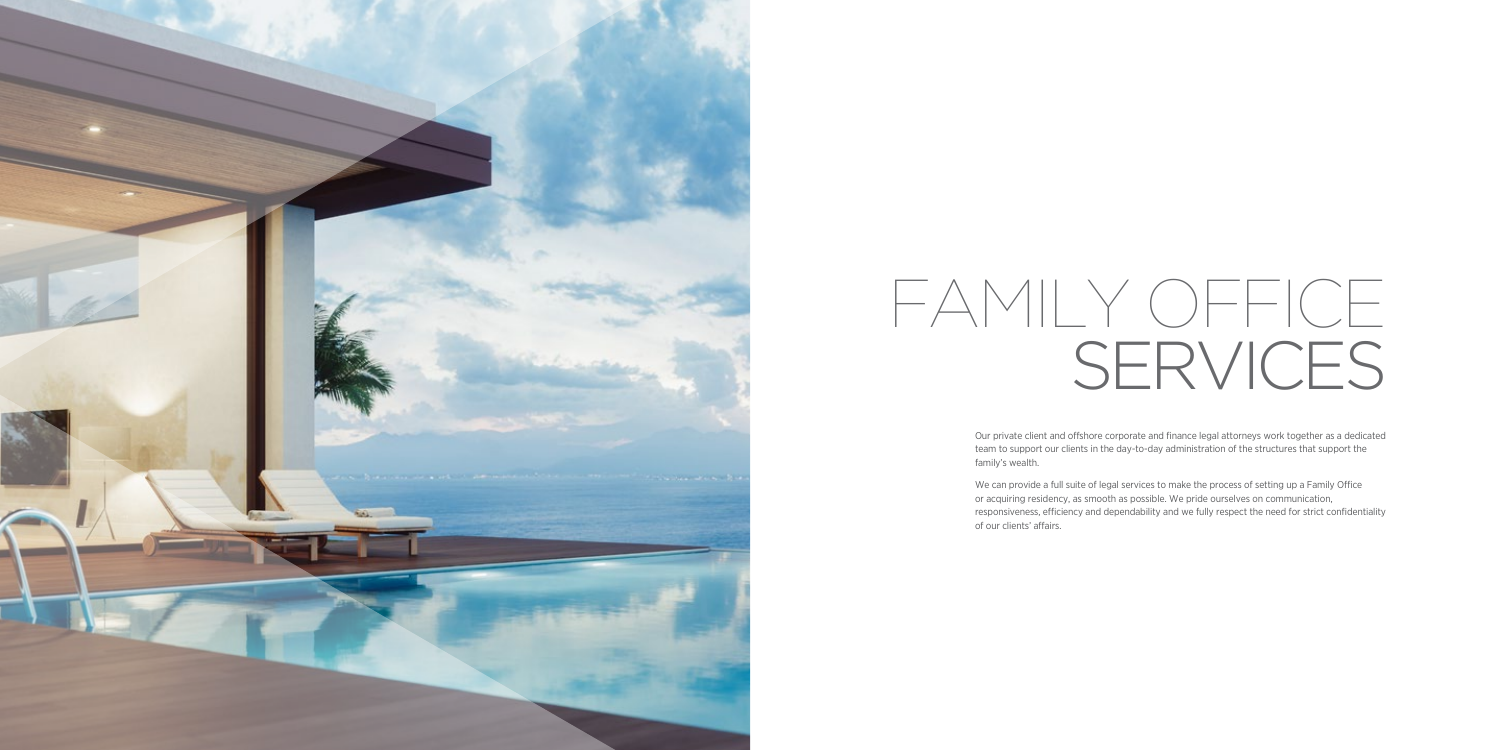Investment funds and private equity are an integral part of any Family Office portfolio. Conyers' dedicated team of fund attorneys will work with your Family Office beyond the initial set-up/ structuring phase to assist with continuing operations and long-term business objectives.

We nurture long-standing client relationships with our broad client base, which includes leading asset management groups, financial institutions and prime brokers, many of whom have been with us for over 20 years. We represent many innovative and significant hedge, venture capital and private equity funds for start-up funds and provide specialist advice on the day-to-day operations of funds established in the Cayman Islands.



## PRIVATE EQUITY & INVESTMENT FUNDS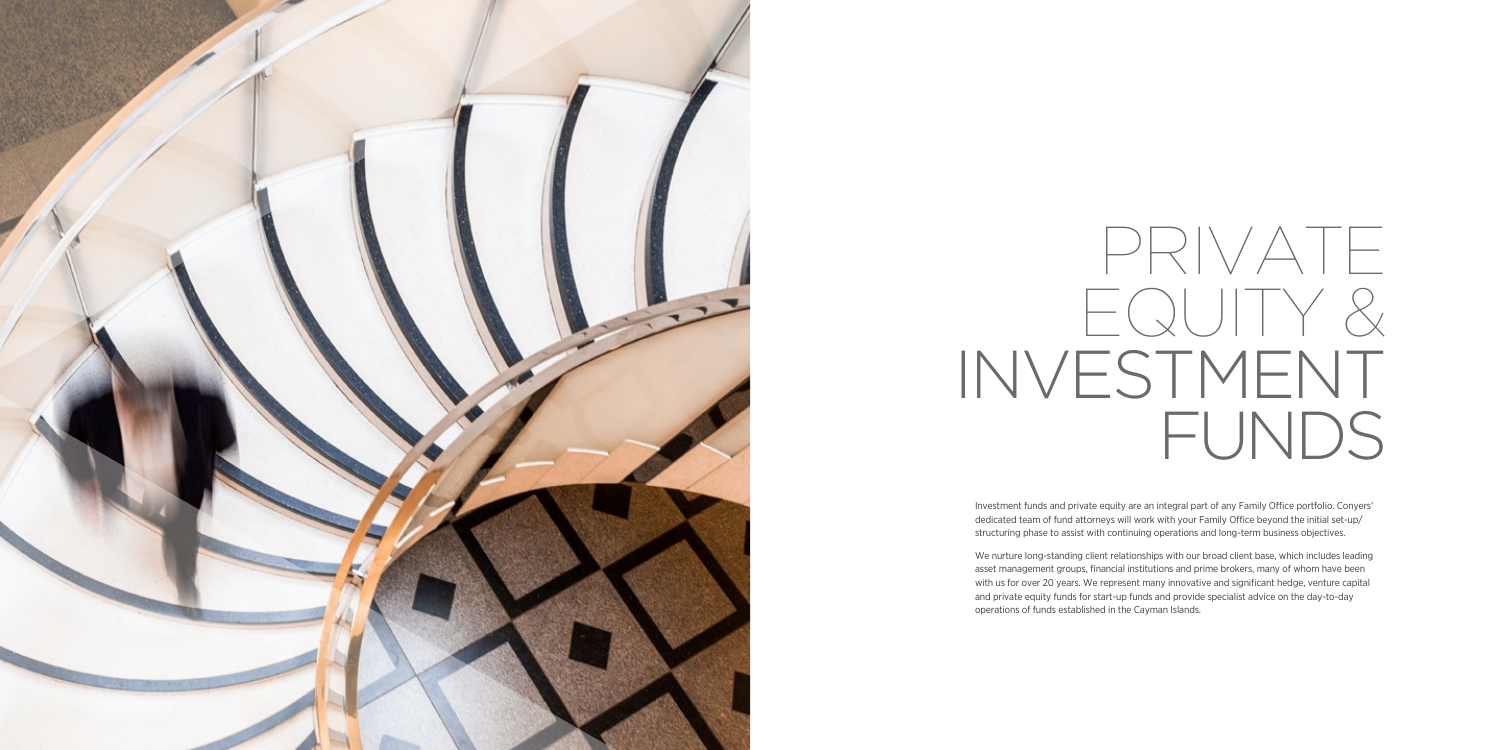For many of our clients, the proper management of major assets including private aircraft is an important part of their overall wealth management plan. Our attorneys have extensive experience advising clients on financing and ownership structures for aircraft and yachts that are best-fit for their needs and maintain strong relationships with the Aircraft and Shipping registries in the jurisdictions that we operate in.



## AIRCRAFT & YACHT FINANCING